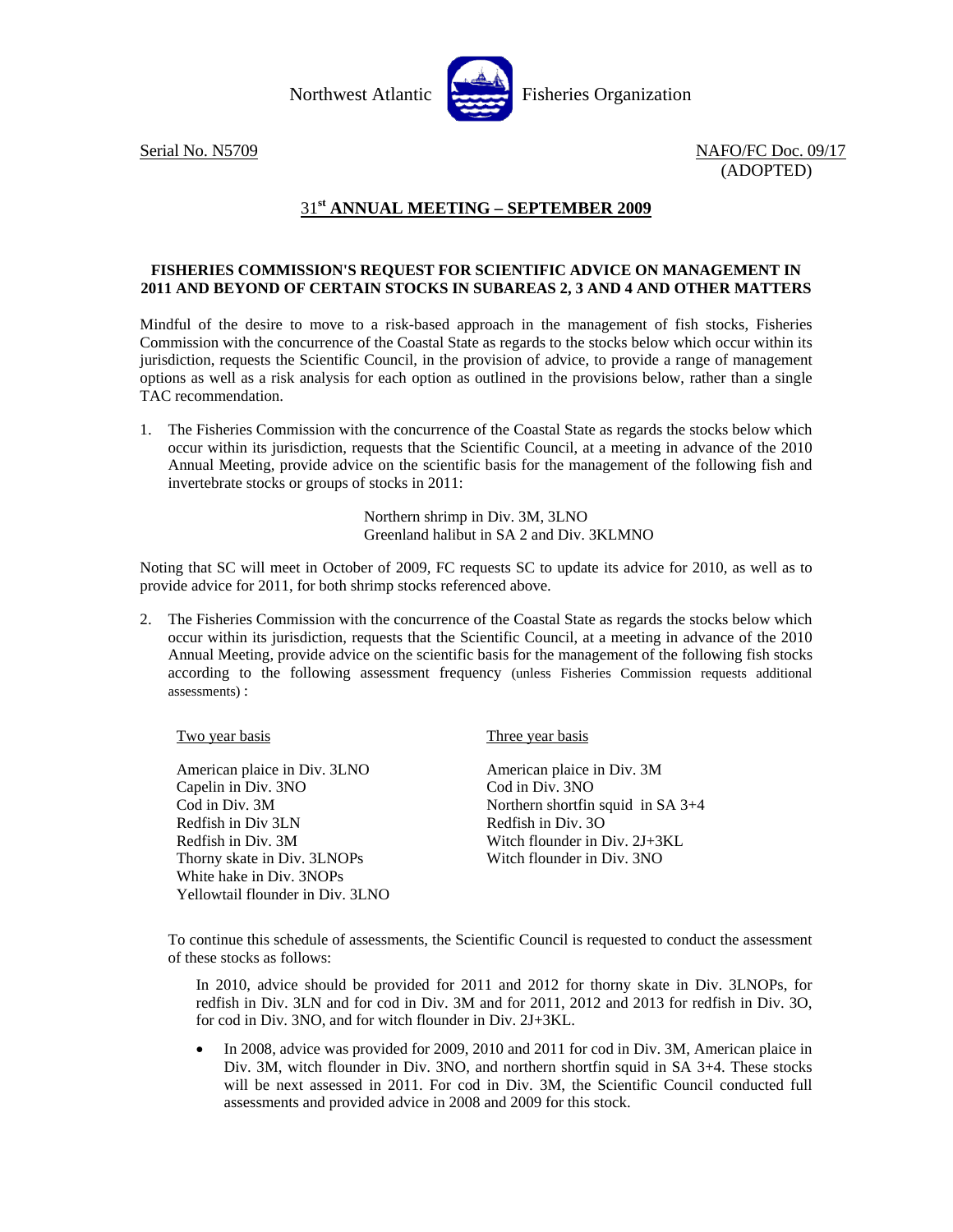In 2009, advice was provided for 2010 and 2011 for American plaice in Div. 3LNO, yellowtail flounder in Div. 3LNO, redfish in Div. 3M, white hake in Div. 3NO and capelin in Div. 3NO. These stocks will next be assessed in 2011. [see also item 12 for an additional request for American plaice in 3LNO]

The Fisheries Commission requests the Scientific Council to continue to monitor the status of all these stocks annually and, should a significant change be observed in stock status (e.g. from surveys) or in by-catches in other fisheries, provide updated advice as appropriate.

- 3. The Commission and the Coastal State request the Scientific Council to consider the following in assessing and projecting future stock levels for those stocks listed above. These evaluations should provide the information necessary for the Fisheries Commission to consider the balance between risks and yield levels, in determining its management of these stocks:
	- a) The preferred tool for the presentation of a synthetic view of the past dynamics of an exploited stock and its future development is a stock assessment model, whether age-based or ageaggregated.
	- b) For those stocks subject to analytical-type assessments, the status of the stocks should be reviewed and catch options evaluated in terms of their implications for fishable stock size in both the short and long term. As general reference points, the implications of fishing at  $F_{0.1}$  and  $F_{2009}$  in 2011 and subsequent years should be evaluated. The present stock size and spawning stock size should be described in relation to those observed historically and those expected in the longer term under this range of options.
	- c) For those stocks subject to general production-type assessments, the time series of data should be updated, the status of the stock should be reviewed and catch options evaluated in the way described above to the extent possible. In this case, the level of fishing effort or fishing mortality (F) required to take two-thirds MSY catch in the long term should be calculated.
	- d) For those resources for which only general biological and/or catch data are available, few standard criteria exist on which to base advice. The stock status should be evaluated in the context of management requirements for long-term sustainability and the advice provided should be consistent with the precautionary approach.
	- e) Spawning stock biomass levels considered necessary for maintenance of sustained recruitment should be recommended for each stock. In those cases where present spawning stock size is a matter of scientific concern in relation to the continuing reproductive potential of the stock, options should be offered that specifically respond to such concerns.
	- f) Information should be provided on stock size, spawning stock sizes, recruitment prospects, fishing mortality, catch rates and catches implied by these management strategies for the short and the long term in the following format:
		- I. For stocks for which analytical-type assessments are possible, graphs should be provided of all of the following for the longest time-period possible:
			- historical yield and fishing mortality;
			- spawning stock biomass and recruitment levels;
			- catch options for the year 2011 and subsequent years over a range of fishing mortality rates (for as many years as the data allow)
			- (F) at least from  $F_{0.1}$  to  $F_{\text{max}}$ ;
			- spawning stock biomass corresponding to each catch option;
			- yield-per-recruit and spawning stock per recruit values for a range of fishing mortalities.
		- II. For stocks for which advice is based on general production models, the relevant graph of production as a function of fishing mortality rate or fishing effort should be provided. Age aggregated assessments should also provide graphs of all of the following for the longest time period possible: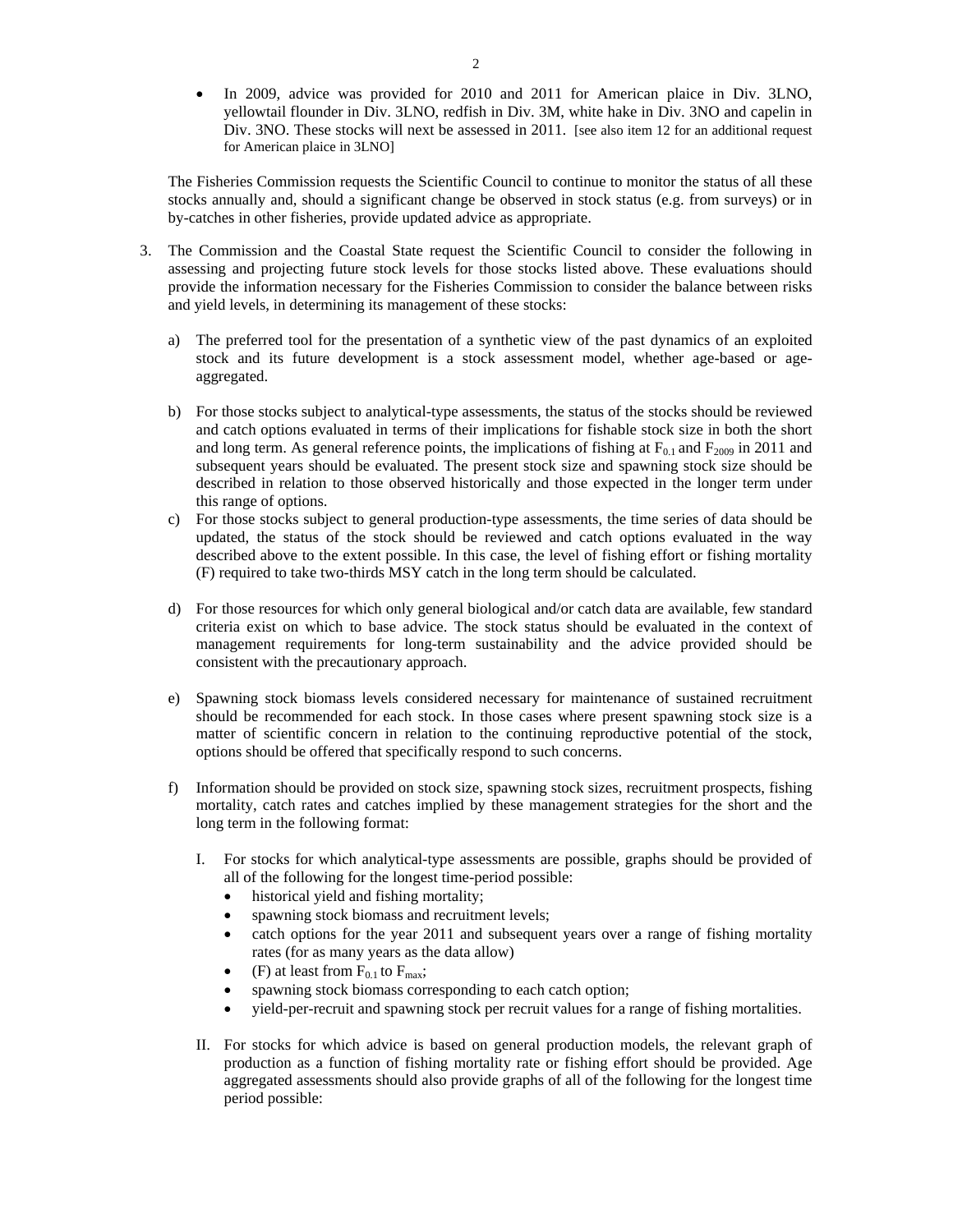- exploitable biomass (both absolute and relative to  $B_{MSY}$ )
- yield/biomass ratio as a proxy for fishing mortality (both absolute and relative to  $F_{MSV}$ )
- estimates of recruitment from surveys, if available.
- III. Where analytical methods are not attempted, the following graphs should be presented, for one or several surveys, for the longest time-period possible:
	- time trends of survey abundance estimates, over:
	- an age or size range chosen to represent the spawning population
	- an age or size-range chosen to represent the exploited population
	- recruitment proxy or index for an age or size-range chosen to represent the recruiting population.
	- fishing mortality proxy, such as the ratio of reported commercial catches to a measure of the exploited population.

For age-structured assessments, yield-per-recruit graphs and associated estimates of yield-perrecruit based reference points should be provided. In particular, the three reference points, actual  $F, F_{0.1}$  and  $F_{\text{max}}$  should be shown.

- 4. Noting the Precautionary Approach Framework as endorsed by Fisheries Commission, the Fisheries Commission requests that the Scientific Council provide the following information for the 2010 Annual Meeting of the Fisheries Commission for all stocks under its responsibility requiring advice for 2011:
	- a) the limit and precautionary reference points as described in Annex II of the UN Fisheries Agreement indicating areas of uncertainty (for those stocks for which precautionary reference points cannot be determined directly, proxies should be provided);
	- b) the stock biomass and fishing mortality trajectory over time overlaid on a plot of the PA Framework (for those stocks where biomass and/or fishing mortality cannot be determined directly, proxies should be used);
	- c) information regarding the current Zone the stock is within as well as proposals regarding possible harvest strategies which would move the resource to (or maintain it in) the Safe Zone, including medium term considerations and associated risk or probabilities which will assist the Commission in developing the management strategies described in paragraphs 4 and 5 of Annex II in the Agreement.
- 5. The following elements should be taken into account by the Scientific Council when considering the Precautionary Approach Framework:
	- a) References to "risk" and to "risk analyses" should refer to estimated probabilities of stock population parameters falling outside biological reference points.
	- b) Where reference points are proposed by the Scientific Council as indicators of biological risk, they should be accompanied by a description of the nature of the risk associated with crossing the reference point such as recruitment overfishing, impaired recruitment, etc.
	- c) When a buffer reference point is proposed in the absence of a risk evaluation in order to maintain a low probability that a stock, measured to be at the buffer reference point, may actually be at or beyond the limit reference point, the Scientific Council should explain the assumptions made about the uncertainty with which the stock is measured.
	- d) Wherever possible, short and medium term consequences should be identified for various exploitation rates (including no fishing) in terms of yield, stability in yield from year to year, and the risk or probability of maintaining the stock within, or moving it to, the Safe Zone. Whenever possible, this information should be cast in terms of risk assessments relating fishing mortality rates to the trends in biomass (or spawning biomass), the risks of stock collapse and recruitment overfishing, as well as the risks of growth overfishing, and the consequences in terms of both short and long term yields.
	- e) When providing risk estimates, it is very important that the time horizon be clearly spelled out. By way of consequence, risks should be expressed in timeframes of 5, 10 and 15 years (or more), or in terms of other appropriate year ranges depending on stock specific dynamics. Furthermore, in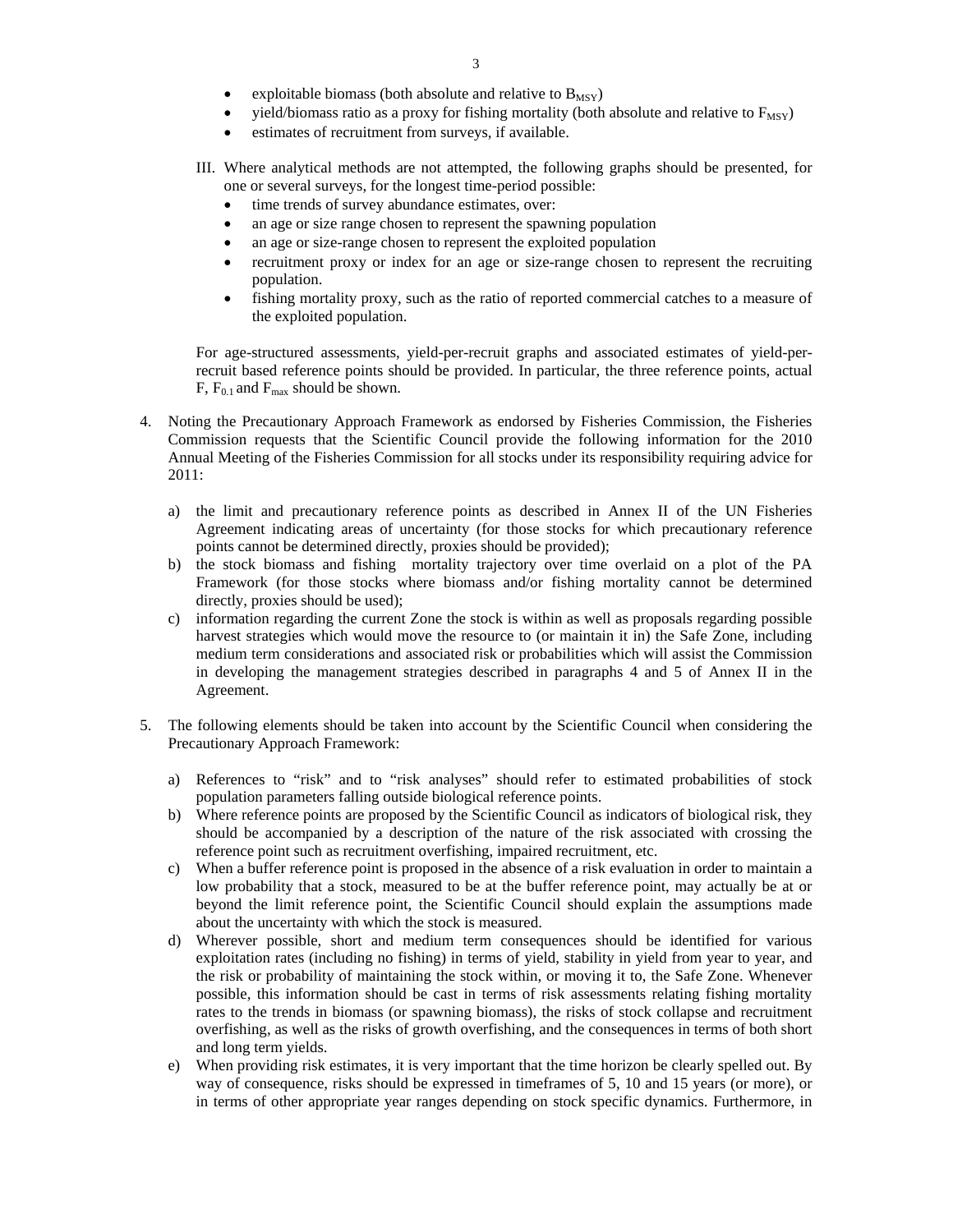order to provide the Fisheries Commission with the information necessary to consider the balance between risks and yield levels, each harvesting strategy or risk scenario should include, for the selected year ranges, the risks and yields associated with various harvesting options in relation to  $B_{\text{lim}}$ 

- 6. Many of the stocks in the NAFO Regulatory Area are well below any reasonable level of  $B_{\text{lim}}$  or  $B_{\text{buf}}$ . For these stocks, the most important task for the Scientific Council is to inform on how to rebuild the stocks. In this context and building on previous work of the Scientific Council in this area, the Scientific Council is requested to evaluate various scenarios corresponding to recovery plans with timeframes of 5 to 10 years, or longer as appropriate. This evaluation should provide the information necessary for the Fisheries Commission to consider the balance between risks and yield levels, including information on the consequences and risks of no action at all.
	- a) information on the research and monitoring required to more fully evaluate and refine the reference points described in paragraphs 1 and 3 of Annex II of the Agreement; these research requirements should be set out in the order of priority considered appropriate by the Scientific Council;
	- b) any other aspect of Article 6 and Annex II of the Agreement which the Scientific Council considers useful for implementation of the Agreement's provisions regarding the precautionary approach to capture fisheries; and
	- c) propose criteria and harvest strategies for new and developing fisheries so as to ensure they are maintained within the Safe Zone.
	- d) Provide, at its annual meeting in 2010, an overview of strategies to recover depleted fish stocks in the Northwest Atlantic, taking into account the proceedings of the NAFO co-sponsored "ICES PICES UNCOVER Symposium on Rebuilding Depleted Fish Stocks - Biology, Ecology, Social Science and Management Strategies" which is to take place November 3-6 2009 in Warnemünde, Germany.
- 7. Noting the FC Rebuilding Plan for 3NO cod adopted in September 2007, Fisheries Commission requests Scientific Council to advise, before September 2010, on possible measures the Commission may consider to ensure by-catch of cod is kept at the lowest possible level.
- 8. Recognizing the initiatives on vulnerable marine ecosystems (VME) through the work of the WGFMS, and with a view to completing fishery impact assessments at the earliest possible date, the Scientific Council is requested to provide the Fisheries Commission at its next annual meeting in 2010:
	- a) guidance on the content of fishing plans/initial assessments for the purpose of evaluating significant adverse impacts on VMEs and identify viable risk evaluation methodologies for the standardized assessment of fishery impacts.

b) In light of the use of existing encounter protocols in tandem with the closed areas for corals and sponges:

- i. assess new and developing methodologies that may inform the Fisheries Commission on any future review of the thresholds levels
- ii. review and report on new commercial bycatch information as it becomes available, and.
- iii. in light of i.) review the ability of the current encounter threshold values of 60 kg live coral and 800 kg sponge to detect new VME areas as opposed to cumulative catches of isolated individuals.
- 9. Recognizing that areas closed to all bottom fishing activities for the protection of vulnerable marine ecosystems as defined in Article 15, including inter alia:
	- Fogo Seamounts 1
	- Fogo Seamounts 2
	- Orphan Knoll
	- Corner Seamounts
	- Newfoundland Seamounts
	- New England Seamounts

and associated protocols for vessels conducting exploratory fishing in those areas, expire on December 31, 2010.